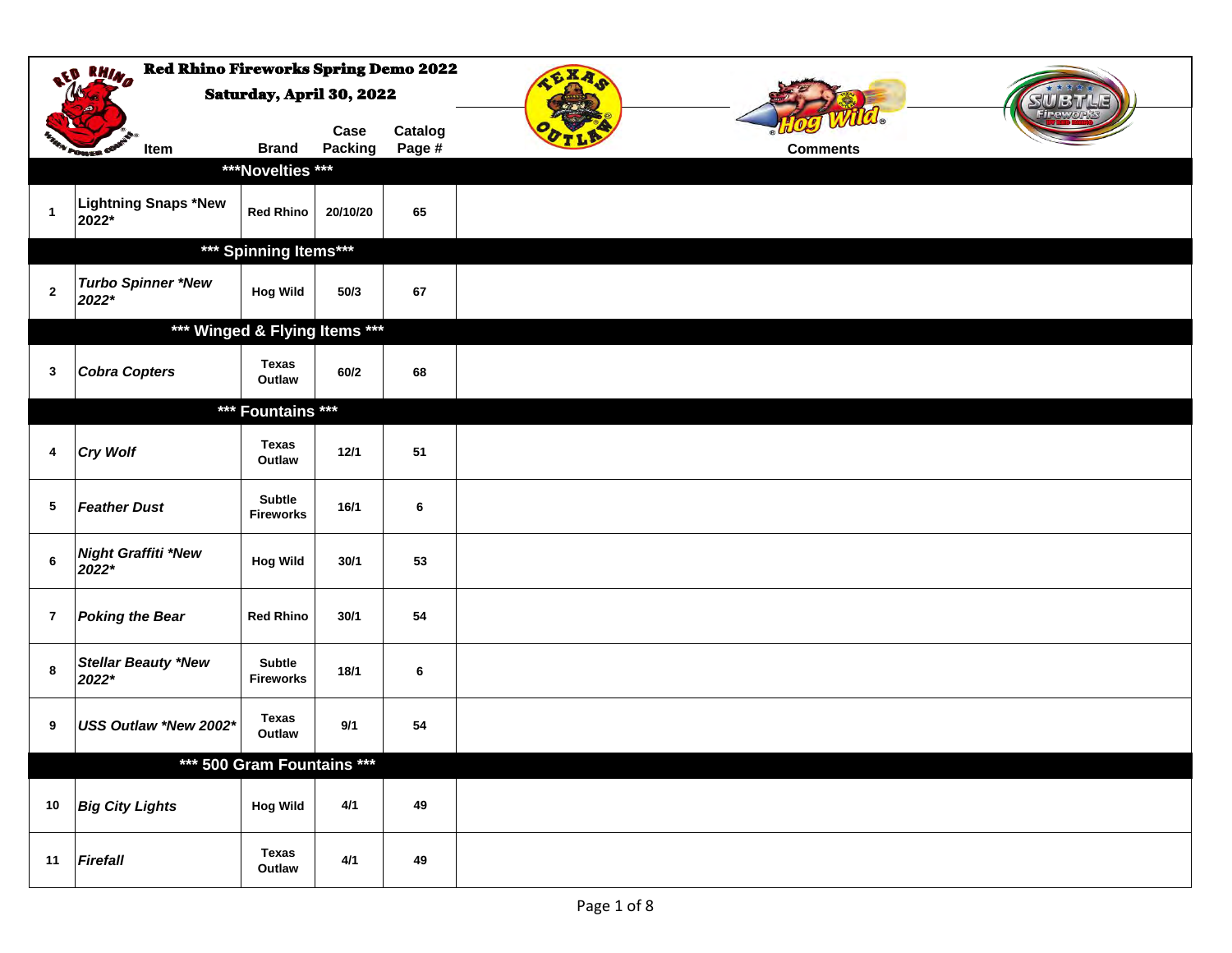|    | <b>Red Rhino Fireworks Spring Demo 2022</b><br>LD RHIND |                            |                 |                   | <b>CXA</b>      |
|----|---------------------------------------------------------|----------------------------|-----------------|-------------------|-----------------|
|    |                                                         | Saturday, April 30, 2022   |                 |                   |                 |
|    | Item<br><b>STATE</b>                                    | <b>Brand</b>               | Case<br>Packing | Catalog<br>Page # | <b>Comments</b> |
| 12 | Mystic Ice *New 2022*                                   | Subtle<br><b>Fireworks</b> | $4/1$           | 6                 |                 |
| 13 | <b>Twilight Fright</b>                                  | <b>Red Rhino</b>           | 4/1             | 50                |                 |
|    |                                                         | *** 200 Gram Cakes ***     |                 |                   |                 |
| 14 | <b>Born on the Bayou</b>                                | <b>Texas</b><br>Outlaw     | 12/1            | 34                |                 |
| 15 | <b>Colorful Skies</b>                                   | <b>Red Rhino</b>           | 12/1            | 35                |                 |
| 16 | <b>Drift Racer</b>                                      | <b>Hog Wild</b>            | 18/1            | 36                |                 |
| 17 | Fizz Off!* New 2022*                                    | <b>Red Rhino</b>           | 12/1            | 36                |                 |
| 18 | <b>Gamefish</b>                                         | Texas<br>Outlaw            | 16/1            | 36                |                 |
| 19 | <b>Hyper II</b>                                         | <b>Red Rhino</b>           | 12/1            | 37                |                 |
| 20 | <b>Monkey Business</b>                                  | <b>Red Rhino</b>           | 12/1            | 38                |                 |
| 21 | <b>No Tresspasing</b>                                   | <b>Red Rhino</b>           | 12/1            | 38                |                 |
| 22 | <b>Red Moon Rising *New</b><br>2022*                    | Subtle<br><b>Fireworks</b> | 9/1             | $5\phantom{.0}$   |                 |
| 23 | Red Saber *New 2022*                                    | <b>Texas</b><br>Outlaw     | 9/1             | 40                |                 |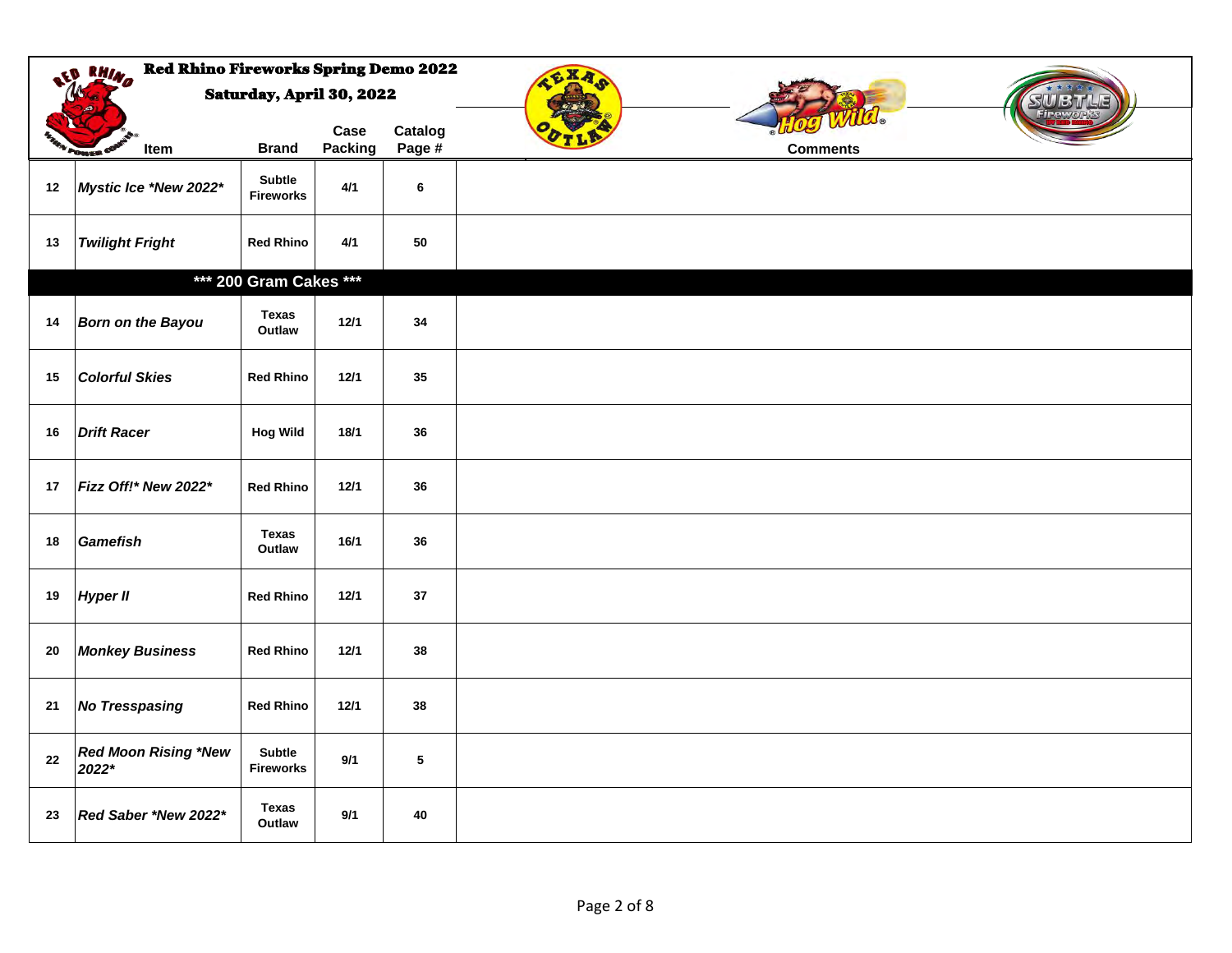|    | <b>Red Rhino Fireworks Spring Demo 2022</b><br>at BHIND |                            |                 |                   | <b>CXA</b>            |
|----|---------------------------------------------------------|----------------------------|-----------------|-------------------|-----------------------|
|    |                                                         | Saturday, April 30, 2022   |                 |                   |                       |
|    | Item<br>Pousik <sup>C</sup>                             | <b>Brand</b>               | Case<br>Packing | Catalog<br>Page # | <b>Comments</b>       |
| 24 | Sack Race *New 2022*                                    | <b>Texas</b><br>Outlaw     | 8/1             | 40                |                       |
| 25 | Sorcerer's Stone *New<br>2022*                          | <b>Red Rhino</b>           | 18/1            | 40                |                       |
|    | *** Hybrid 300-350 Gram Cakes ***                       |                            |                 |                   |                       |
| 26 | <b>Blown Away</b>                                       | <b>Hog Wild</b>            | 8/1             | 32                |                       |
| 27 | <b>Color Rain</b>                                       | Subtle<br><b>Fireworks</b> | 8/1             | $\sqrt{5}$        |                       |
| 28 | <b>Polar-Iced</b>                                       | Texas<br>Outlaw            | 6/1             | 32                |                       |
| 29 | <b>Show of Force</b>                                    | <b>Red Rhino</b>           | 8/1             | 33                |                       |
| 30 | Star Racer *New 2022*                                   | <b>Hog Wild</b>            | 6/1             | 33                |                       |
| 31 | <b>Super Charged</b>                                    | <b>Hog Wild</b>            | 6/1             | 33                |                       |
|    |                                                         |                            |                 |                   | *** 500 Gram Cakes*** |
|    | *** Z Cakes ***                                         |                            |                 |                   |                       |
| 32 | <b>Backstreet Diva *New</b><br>2022*                    | <b>Hog Wild</b>            | $2/1$           | 16                |                       |
| 33 | Card Tricks *New 2022*                                  | Subtle<br><b>Fireworks</b> | 6/1             | 4                 |                       |
| 34 | <b>Fire Over Water</b>                                  | <b>Red Rhino</b>           | 2/1             | 16                |                       |
| 35 | <b>Taste the Rainbow</b>                                | Texas<br>Outlaw            | $2/1$           | 17                |                       |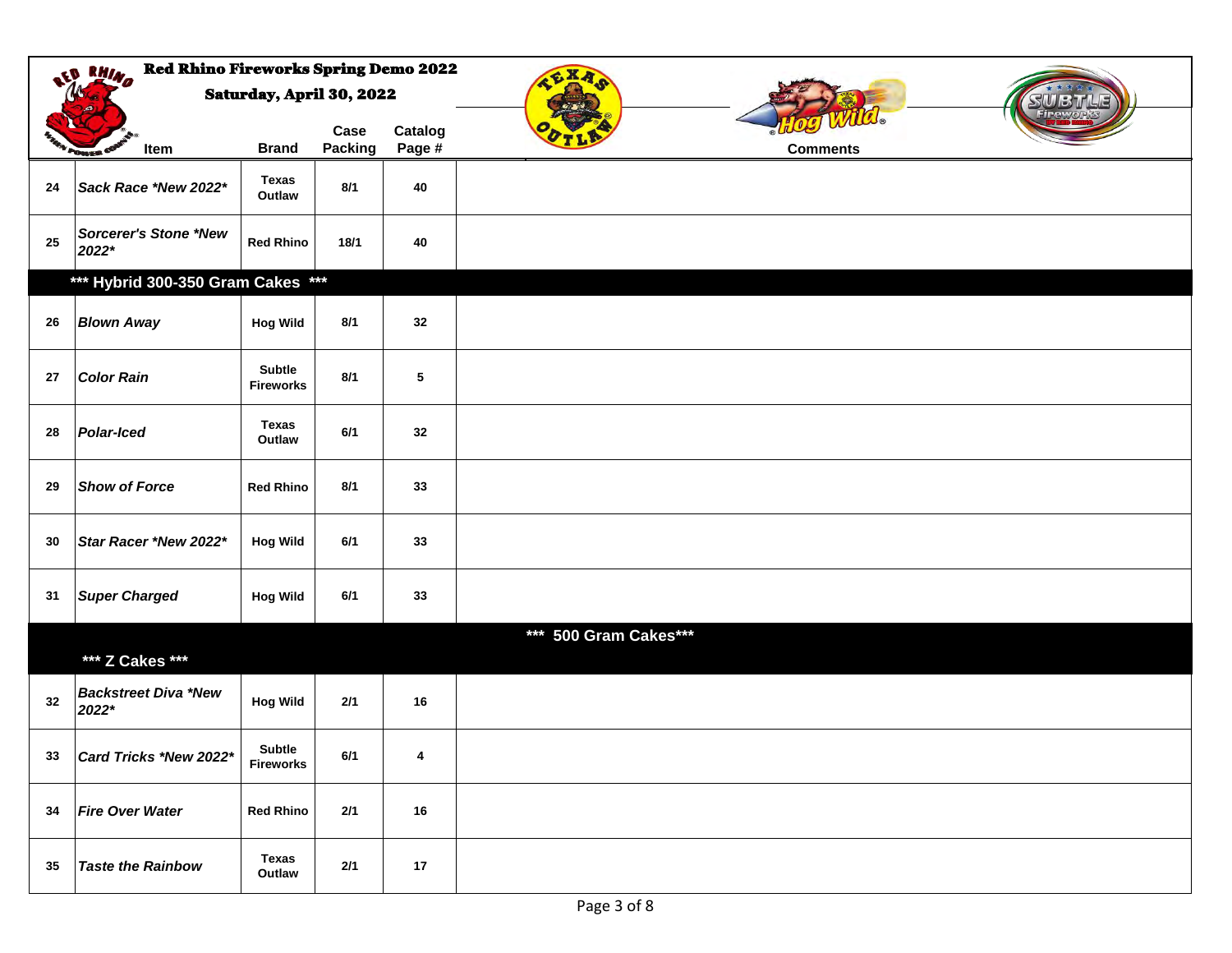|    | <b>Red Rhino Fireworks Spring Demo 2022</b><br>at BHIND<br>CXA |                                   |                 |                   |                 |  |  |  |  |
|----|----------------------------------------------------------------|-----------------------------------|-----------------|-------------------|-----------------|--|--|--|--|
|    |                                                                | <b>Saturday, April 30, 2022</b>   |                 |                   | الذق المال      |  |  |  |  |
|    | Item                                                           | <b>Brand</b>                      | Case<br>Packing | Catalog<br>Page # | <b>Comments</b> |  |  |  |  |
| 36 | <b>Tropical Chaos</b>                                          | <b>Hog Wild</b>                   | 4/1             | 17                |                 |  |  |  |  |
|    | *** Fan Cakes ***                                              |                                   |                 |                   |                 |  |  |  |  |
| 37 | <b>Dawn of Time</b>                                            | <b>Red Rhino</b>                  | 4/1             | 13                |                 |  |  |  |  |
| 38 | Freedom Isn't Free                                             | <b>Red Rhino</b>                  | 4/1             | 13                |                 |  |  |  |  |
| 39 | <b>Liberty Force</b>                                           | Texas<br>Outlaw                   | 4/1             | $14$              |                 |  |  |  |  |
| 40 | <b>Loaded Gun</b>                                              | Texas<br>Outlaw                   | 4/1             | 14                |                 |  |  |  |  |
| 41 | <b>Second Amendment</b>                                        | Texas<br>Outlaw                   | 4/1             | 15                |                 |  |  |  |  |
| 42 | <b>Silver Beauty</b>                                           | <b>Subtle</b><br><b>Fireworks</b> | 4/1             | 4                 |                 |  |  |  |  |
| 43 | <b>Sky Shooter</b>                                             | <b>Red Rhino</b>                  | 6/1             | 15                |                 |  |  |  |  |
| 44 | <b>The Hammer</b>                                              | Texas<br>Outlaw                   | 4/1             | 15                |                 |  |  |  |  |
|    | *** Multi-Directional Cakes ***                                |                                   |                 |                   |                 |  |  |  |  |
| 45 | <b>Cheers!</b>                                                 | <b>Texas</b><br>Outlaw            | 4/1             | $18\,$            |                 |  |  |  |  |
| 46 | <b>Cosmic Samurai *New</b><br>2022*                            | <b>Red Rhino</b>                  | 4/1             | $18\,$            |                 |  |  |  |  |
| 47 | <b>Nut Buster</b>                                              | <b>Red Rhino</b>                  | 4/1             | 19                |                 |  |  |  |  |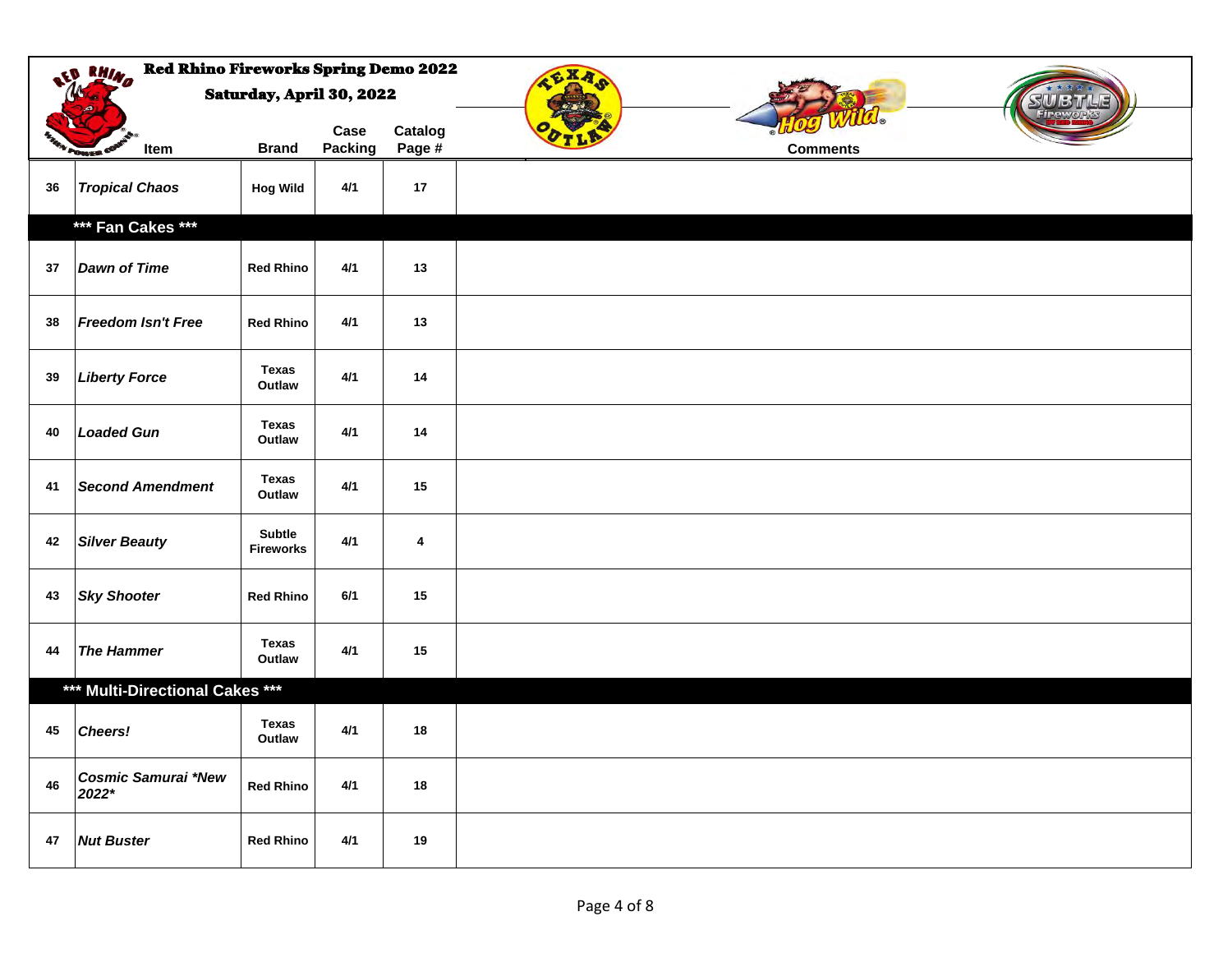|            | <b>Red Rhino Fireworks Spring Demo 2022</b><br>at BHIND |                          |                 |                   | CXA |                 |
|------------|---------------------------------------------------------|--------------------------|-----------------|-------------------|-----|-----------------|
|            |                                                         | Saturday, April 30, 2022 |                 |                   |     |                 |
|            | Item<br><b>Power</b>                                    | <b>Brand</b>             | Case<br>Packing | Catalog<br>Page # |     | <b>Comments</b> |
| 48         | <b>Pride of Texas</b>                                   | <b>Texas</b><br>Outlaw   | 4/1             | 19                |     |                 |
| 49         | <b>Pyro World</b>                                       | <b>Red Rhino</b>         | 4/1             | 19                |     |                 |
| 50         | <b>Rise of Power</b>                                    | <b>Red Rhino</b>         | 4/1             | 19                |     |                 |
|            | *** Straight Up Cakes ***                               |                          |                 |                   |     |                 |
| 51         | .38 Special                                             | <b>Hog Wild</b>          | 4/1             | ${\bf 20}$        |     |                 |
| 52         | <b>Battter Up!</b>                                      | <b>Red Rhino</b>         | 4/1             | ${\bf 20}$        |     |                 |
| 53         | <b>Born to Ride</b>                                     | <b>Red Rhino</b>         | 4/1             | 21                |     |                 |
| 54         | <b>Brute Force</b>                                      | <b>Red Rhino</b>         | 4/1             | 21                |     |                 |
| 55         | <b>Cruiser</b>                                          | <b>Red Rhino</b>         | 4/1             | 22                |     |                 |
| 56         | Death By Stereo *New<br>2022*                           | <b>Red Rhino</b>         | 4/1             | 22                |     |                 |
| ${\bf 57}$ | Let Freedom Ring                                        | Texas<br>Outlaw          | 4/1             | 23                |     |                 |
| 58         | <b>Liberty Belle</b>                                    | <b>Red Rhino</b>         | 4/1             | 24                |     |                 |
| 59         | Living It Up *New 2022*                                 | <b>Red Rhino</b>         | 4/1             | 24                |     |                 |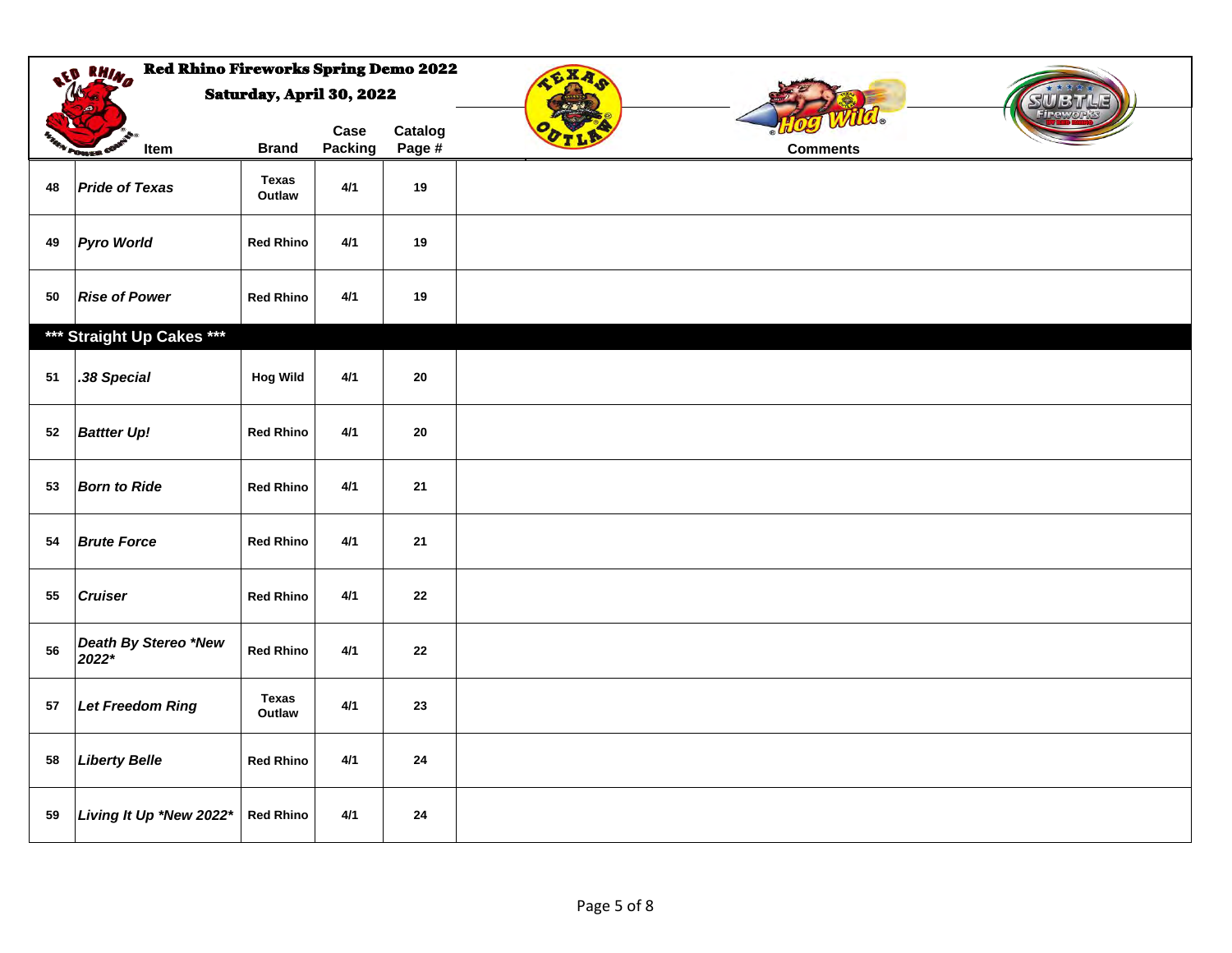|            | <b>Red Rhino Fireworks Spring Demo 2022</b><br>LED RHINA |                          |                 |                   | CXA             |  |
|------------|----------------------------------------------------------|--------------------------|-----------------|-------------------|-----------------|--|
|            |                                                          | Saturday, April 30, 2022 |                 |                   |                 |  |
|            | Item<br><b>POWER O</b>                                   | <b>Brand</b>             | Case<br>Packing | Catalog<br>Page # | <b>Comments</b> |  |
| 60         | <b>Night Raven *New</b><br>2022*                         | <b>Texas</b><br>Outlaw   | 4/1             | ${\bf 24}$        |                 |  |
| 61         | Outlaw Gold *New<br>2022*                                | Texas<br>Outlaw          | 4/1             | 24                |                 |  |
| 62         | <b>Outlaw Trucker</b>                                    | <b>Texas</b><br>Outlaw   | 4/1             | 24                |                 |  |
| 63         | <b>Patriot Arms</b>                                      | <b>Red Rhino</b>         | 4/1             | 25                |                 |  |
| 64         | <b>Pirates Code</b>                                      | <b>Red Rhino</b>         | 4/1             | 25                |                 |  |
| 65         | <b>Playing for Keeps *New</b><br>2022*                   | Texas<br>Outlaw          | 4/1             | 25                |                 |  |
| 66         | <b>Polar Divide</b>                                      | <b>Texas</b><br>Outlaw   | 6/1             | 25                |                 |  |
| 67         | <b>Pyro Sunset *New</b><br>2022*                         | <b>Red Rhino</b>         | 4/1             | 25                |                 |  |
| 68         | Ravaged                                                  | <b>Red Rhino</b>         | 4/1             | 25                |                 |  |
| 69         | <b>Roswell Returns</b>                                   | <b>Red Rhino</b>         | $2/1$           | 26                |                 |  |
| 70         | <b>Season of Change</b>                                  | <b>Red Rhino</b>         | 4/1             | 26                |                 |  |
| 71         | Speedshow                                                | <b>Hog Wild</b>          | $4/1$           | ${\bf 27}$        |                 |  |
| ${\bf 72}$ | <b>Topping Out</b>                                       | <b>Red Rhino</b>         | $4/1$           | ${\bf 28}$        |                 |  |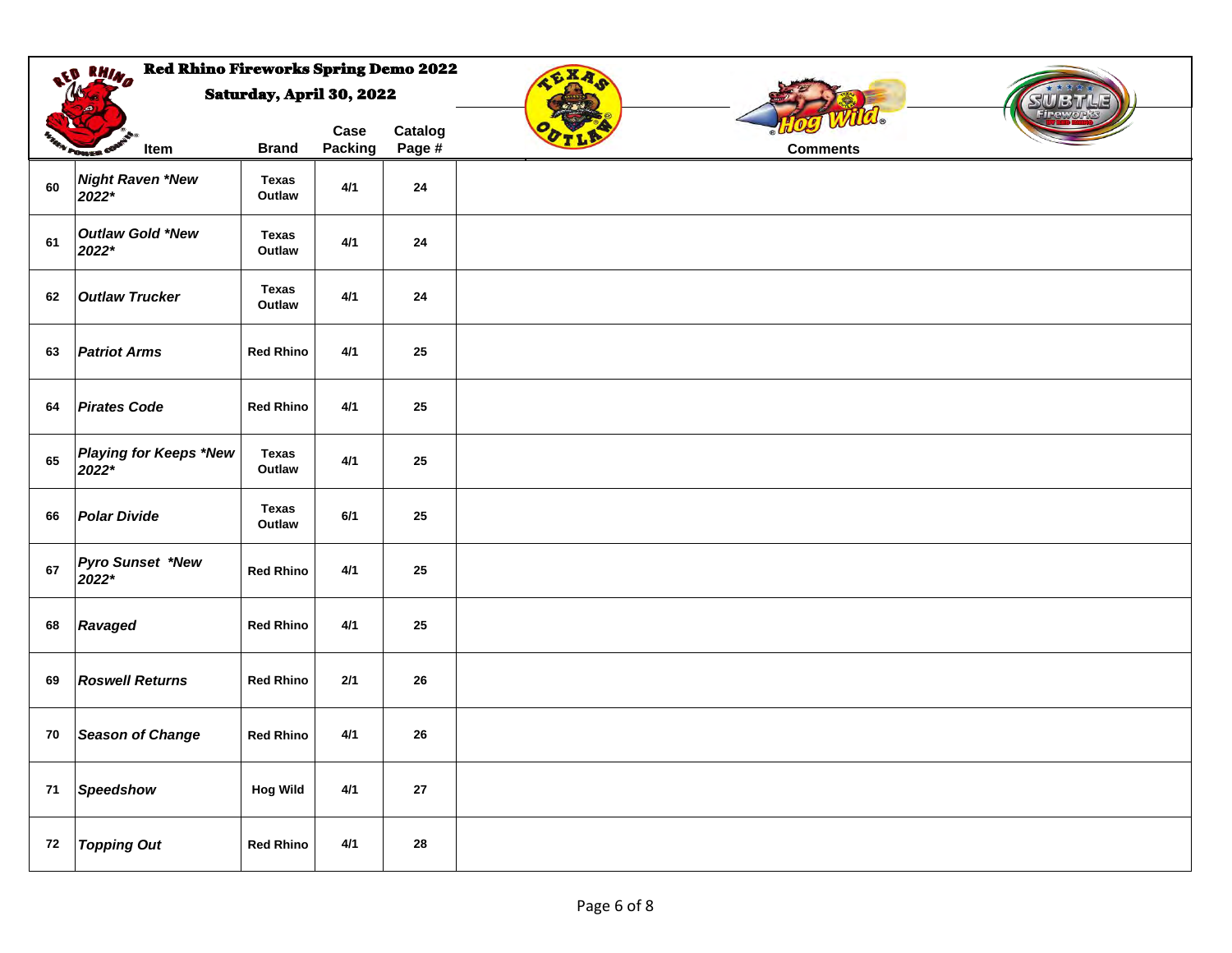|    | <b>Red Rhino Fireworks Spring Demo 2022</b><br>LE RHINA |                        |                 |                   | CXA                 |
|----|---------------------------------------------------------|------------------------|-----------------|-------------------|---------------------|
|    | Saturday, April 30, 2022                                |                        |                 |                   |                     |
|    | Item                                                    | <b>Brand</b>           | Case<br>Packing | Catalog<br>Page # | <b>Comments</b>     |
| 73 | War Paint *New 2022*                                    | <b>Red Rhino</b>       | 4/1             | 29                |                     |
| 74 | <b>White Stag</b>                                       | <b>Red Rhino</b>       | 6/1             | 29                |                     |
| 75 | <b>Winner's Seat</b>                                    | <b>Texas</b><br>Outlaw | 6/1             | 29                |                     |
| 76 | <b>Witch Blade</b>                                      | <b>Hog Wild</b>        | 4/1             | 29                |                     |
|    | *** 3 Inch Racks ***                                    |                        |                 |                   |                     |
| 77 | <b>Psychedelic Jellyfish</b>                            | <b>Texas</b><br>Outlaw | $2/1$           | 12                |                     |
| 78 | <b>Super Beast</b>                                      | <b>Hog Wild</b>        | 2/1             | 12                |                     |
| 79 | <b>USA! USA!</b>                                        | <b>Hog Wild</b>        | 2/1             | 12                |                     |
| 80 | <b>Warriors Realm</b>                                   | <b>Texas</b><br>Outlaw | 2/1             | 12                |                     |
| 81 | X-Treme Energy                                          | <b>Red Rhino</b>       | 2/1             | 12                |                     |
|    | *** Reloadable 4" Artillery Shells***                   |                        |                 |                   |                     |
|    | <b>Carnage</b>                                          | <b>Hog Wild</b>        | 4/24            | 44                | 24 different shells |
|    | Judge                                                   | <b>Texas</b><br>Outlaw | 4/24            | 45                | 24 different shells |
| 82 | Venom                                                   | <b>Hog Wild</b>        | 6/12            | 45                | 12 different shells |